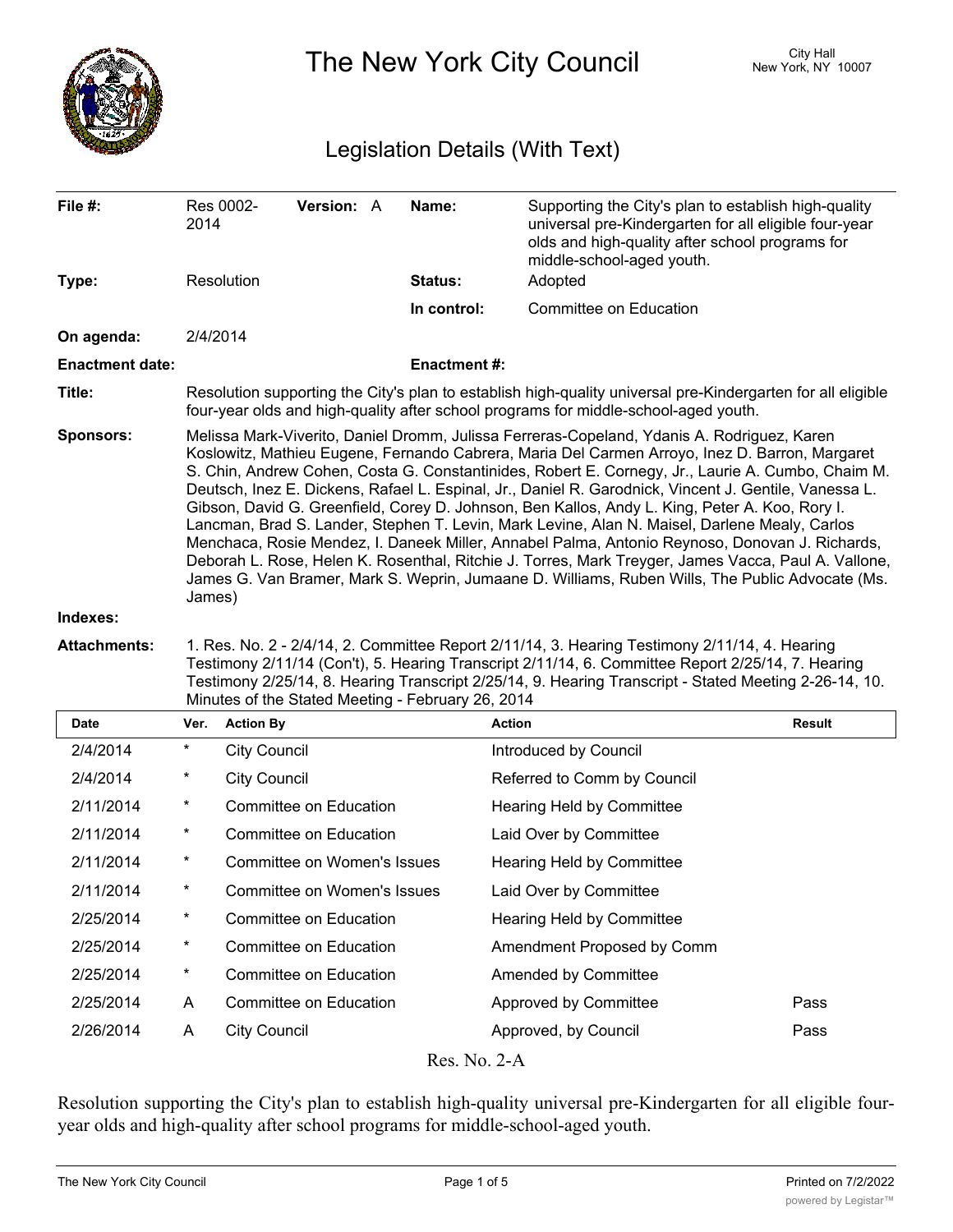By The Speaker (Council Member Mark-Viverito) and Council Members Dromm, Ferreras, Rodriguez, Koslowitz, Eugene, Cabrera, Arroyo, Barron, Chin, Cohen, Constantinides, Cornegy, Cumbo, Deutsch, Dickens, Espinal, Garodnick, Gentile, Gibson, Greenfield, Johnson, Kallos, King, Koo, Lancman, Lander, Levin, Levine, Maisel, Mealy, Menchaca, Mendez, Miller, Palma, Reynoso, Richards, Rose, Rosenthal, Torres, Treyger, Vacca, Vallone, Van Bramer, Weprin, Williams, Wills and the Public Advocate (Ms. James)

Whereas, The City of New York is proposing a plan to provide every four-year old with high-quality full

-day pre-Kindergarten (pre-K) and every middle school student with high-quality after school programs; and

Whereas, The City of New York is proposing to fund its plan by enacting a tax increase on New York City residents earning more than \$500,000 per year which will ensure that a secure, dedicated and reliable funding stream will be available to fund a high-quality pre-K program and a high-quality after school program; and

Whereas, On January 27, 2014, Mayor Bill de Blasio released a report, "Ready to Launch: New York City's Implementation Plan for Free, High Quality, Full-Day Universal Pre-Kindergarten," ("Ready to Launch"), which was prepared by the Office of the Mayor, the Office of Management and Budget, the Department of Education, the Administration for Children's Services, and a working group of experts who have decades of experience in early childhood education and who possess the requisite knowledge necessary to launch one of the largest pre-K expansions in history; and

Whereas, "Ready to Launch" outlines the City's plan to provide free, high-quality, full-day pre-K to an estimated 55,804 four-year olds in the 2014 - 2015 school year and to an estimated 73,250 four-year olds in the 2015 - 2016 school year; and

Whereas, Additionally, according to the "Ready to Launch" plan, currently, the City of New York can serve 58,528 four-year olds in pre-K programs with the vast majority either in a free half-day pre-K program, a free half-day program with a fee charged for the remainder of the day, or programs that contract with the Administration for Children's Services, where they receive full-day services by combining half-day universal pre-K with Child Care and Head Start services; and

Whereas, It will cost \$10,239 per child to bring all of the 73,250 seats up to the quality standards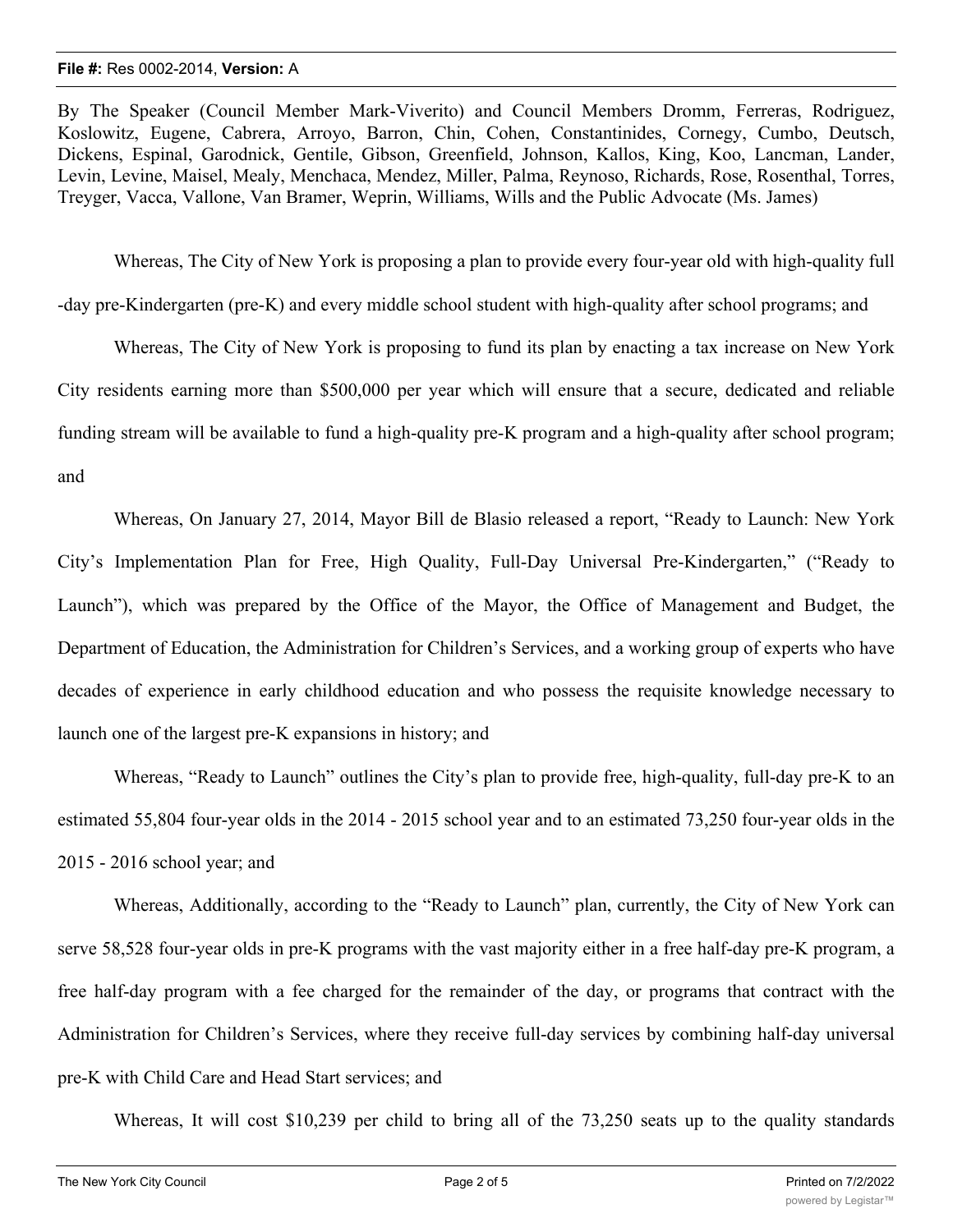anticipated by the plan, which include consistent and full implementation of comprehensive state pre-K learning standards, recruiting and retaining high-quality pre-K teachers, increasing support for students whose primary language is not English, increasing support for families in high-need areas, and "further developing quality infrastructure within DOE's Office of Early Childhood Education;" and

Whereas, New York City and State have long had progressive income taxes and according to a 2010 article published in the Public Finance Review by Professor Howard Chernick of the City University of New York, economic models based on a "flight from progressivity" have not done very well empirically; and

Whereas, Additionally, according to Professor Chernick, all other things being equal, state and local governments with progressive taxes do not see lower rates of economic growth. Rather, increasing progressivity to finance human capital enhancing programs like universal pre-K can in the long run increase productivity and increase economic growth; and

Whereas, According to research conducted by Cristobal Young and Charles Varner and published in 2011 in the National Tax Journal, half millionaires do not flee small changes in marginal tax rates; and

Whereas, In fact, the personal income tax has been imposed on City residents since 1966 and has fluctuated throughout the years, and according to the Mayor's Office of Management and Budget, 3.8 million tax filers pay the personal income tax; and

Whereas, Many studies show that quality universal pre-K provides essential early childhood education and results in long term gains for disadvantaged students, that could enhance human capital later in life; and

Whereas, For example, according to research conducted through a partnership between New York University and the Children's Museum of Manhattan in 2012, it was concluded that the preschool years are critical not only for developing basic skills for school readiness, but also for the development of children's interests and beliefs about their own capabilities; and

Whereas, In addition, James Heckman, a Nobel laureate at the University of Chicago, in his book, "Giving Kids a Fair Chance," concludes that preschool is critical because the early years of children's lives are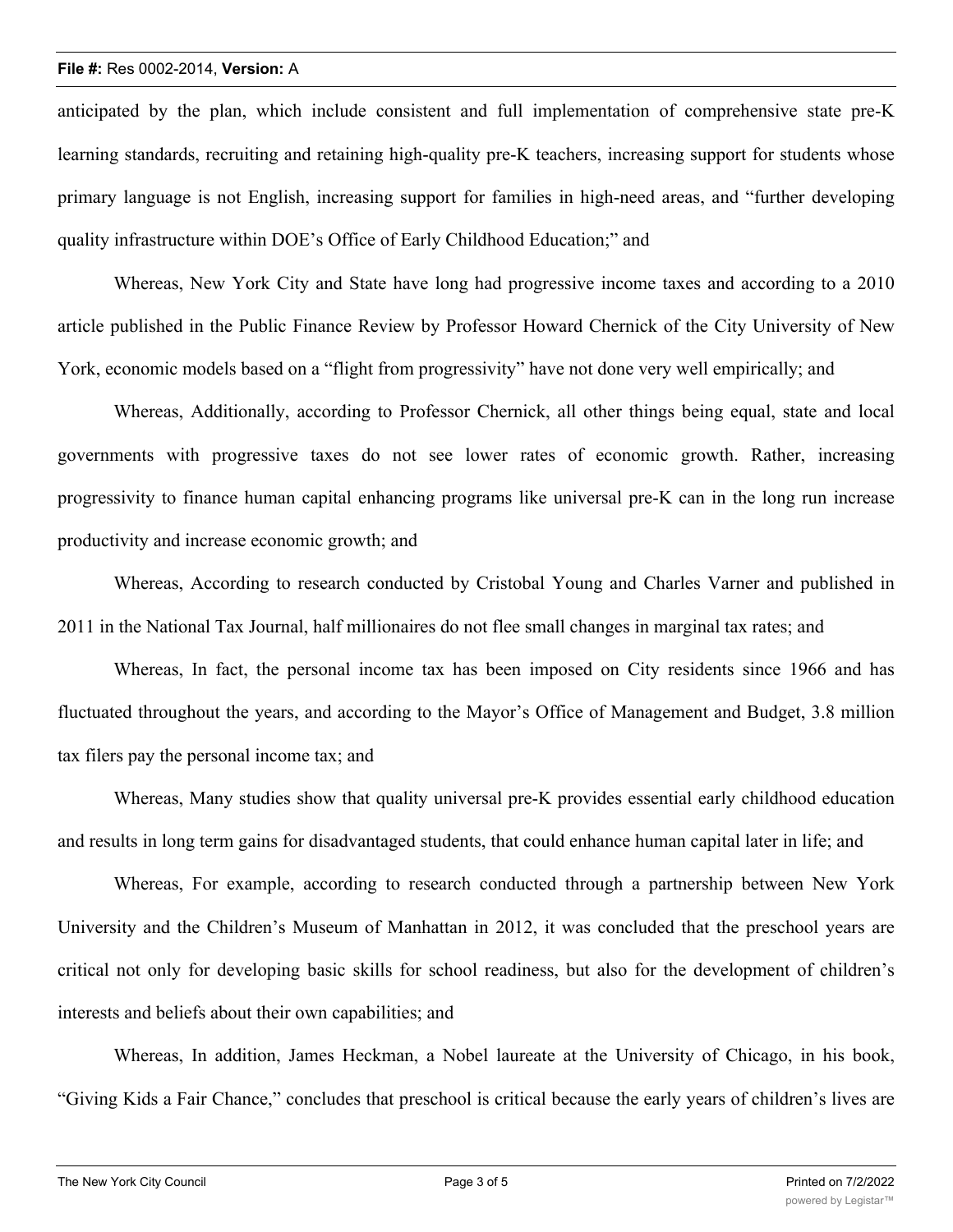crucial for creating the abilities, motivation, and other personality traits that produce success in school, in the workforce, and in other aspects of life; and

Whereas, Furthermore, families' inability or ability to access quality early childhood education programs can create disparities in the development of children; and

Whereas, For example, the High/Scope Perry Preschool Study of low-income three and four year olds, beginning in 1962-1967, followed the children in the study throughout their lives until age forty, and those who participated in high quality early education programs were more likely than non-participants to graduate from high school, become employed, and had a higher median income at age forty; and

Whereas, Moreover, according to the United States Department of Education, sixty percent of new jobs in the 21st century will require skills possessed by only twenty percent of the current workforce; and

Whereas, According to the Institute for Children, Poverty & Homelessness, child care is the greatest expense for low-income families with children in New York City; and

Whereas, According to a report by America's Edge, a membership organization of business leaders, the average working parent in America misses five to nine days of work because of child care; and

Whereas, Also according to the report by America's Edge, for every \$1 invested in early care and education in New York, \$1.86 is generated in additional spending within the state and quality programs can save as much as \$16 for every dollar invested; and

Whereas, The City's plan for universal pre-K would help children build the fundamental skills necessary to start school and increase their opportunities later in life, create a better prepared workforce in New York City, and also help working families; and

Whereas, In addition to universal pre-K, it is critical that middle-school aged children remain productively occupied during afterschool hours; and

Whereas, Research has shown that more learning time, such as in high-quality after-school programs, leads to greater achievement, better school attendance and more enthusiastic learners, particularly among